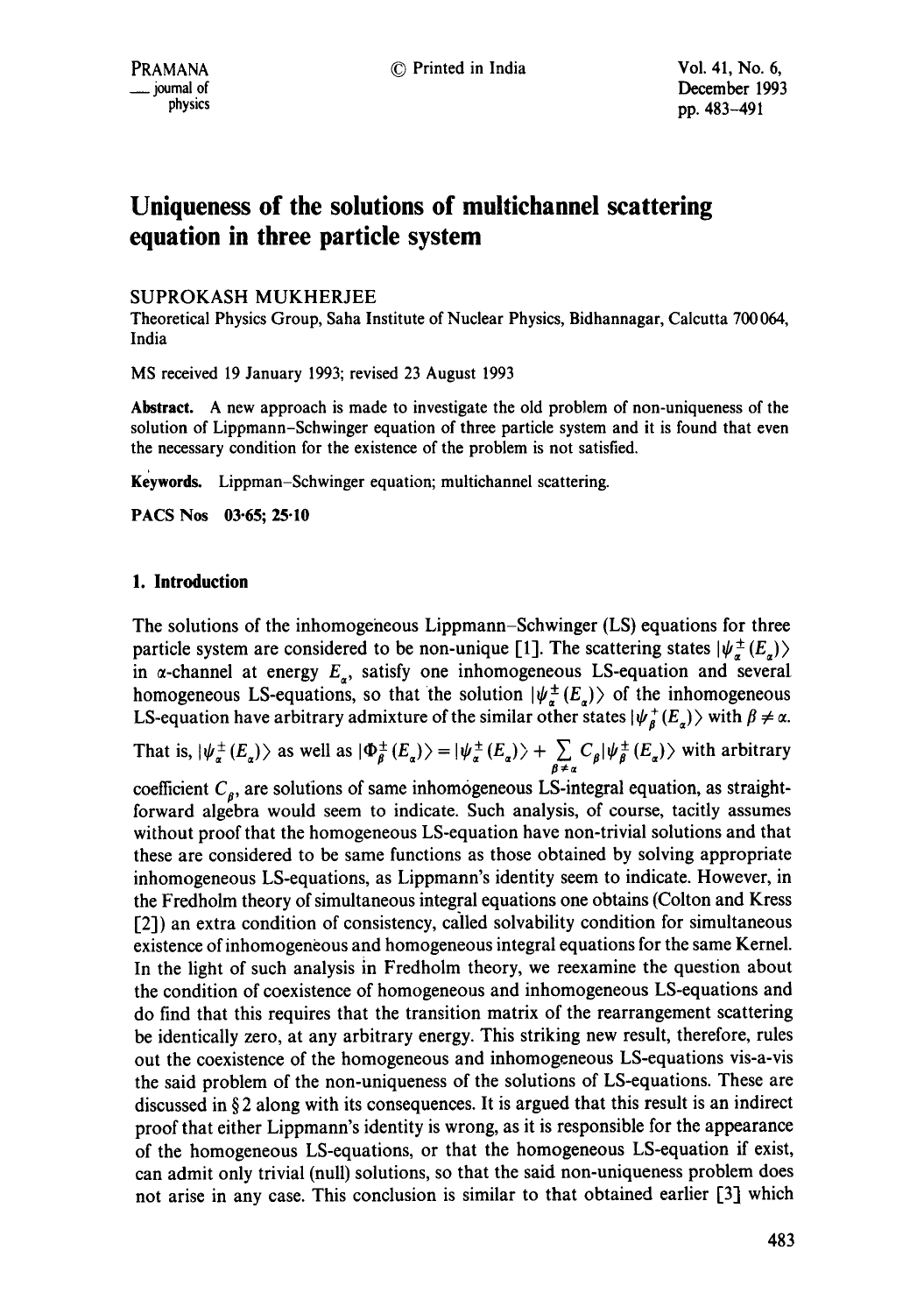### *Suprokash Mukherjee*

showed that the Lippmann's identity is wrong if LS-equations are regarded as valid in the distribution theoretic sense.

### 2. Theory

In the Fredholm theory of integral equations it can be proved  $[2, 4]$  that the solution of the inhomogeneous integral equation, when it exists, is non-unique if the corresponding homogeneous integral equation has non-trivial solutions provided some conditions of consistency are satisfied. Corresponding to the Fredholm Kernel  $K(x, y)$ , let the homogeneous equation has non-trivial solutions

$$
\phi_m(x) = \int K(x, y) \phi_m(y) dy \tag{1}
$$

for  $m = 1, 2, \ldots, n$  then the claim is that the inhomogeneous integral equation for the same Kernel

$$
\phi(x) = f(x) + \int K(x, y)\phi(y)dy
$$
 (2)

for a square integrable inhomogeneous term  $f(x)$ , has either no solution, or when solvable, the  $L_2$ -solution of it is non-unique, being of the form

$$
\phi(x) = \tilde{\phi}(x) + \sum_{m=1}^{n} C_m \phi_m(x) \tag{3}
$$

where  $\tilde{\phi}(x)$  is a particular solution of (2),  $C_m$ 's are arbitrary constants,  $\phi_1(x)$ ,  $\phi_2(x)$ ,...,  $\phi_m(x)$  are linearly independent solutions homogeneous equation of (1) (see corollary 1.19 [2]. In addition to this, in order that (1) is compatible with (2), a consistency condition, called solvability condition (see Th. 1.29 of [2]) is required to be satisfied, which demands that the inhomogeneous term  $f(x)$  of (2) be orthogonal to all the solutions of the adjoint homogeneous equation, which is

$$
\langle \psi_m | f \rangle = \int \psi_m(x) f(x) dx = 0 \tag{4}
$$

where  $\psi_m(x)$  satisfies

$$
\psi_m(x) = \int \mathrm{d}y \psi_m(y) K(y, x) \tag{5}
$$

for  $m = 1, 2, \ldots, n$ . It can further be shown that in Fredholm theory, the condition (4) is a necessary and sufficient one that the inhomogeneous equation (2) has nontrivial solutions wherever the homogeneous equation (1), coexists with it, (2), nontrivially. In a multichannel scattering theory, the scattering state at a given energy satisfies the homogeneous and inhomogeneous Lippmann-Schwinger equation simultaneously and one concludes Glöckle  $\lceil 1 \rceil$  that the solution of the LS-equation is non-unique, perhaps in analogy with what is contained in (3) above. However, in the literature of multichannel scattering there is no mention of any solvability conditions corresponding to (4), which happens to be a necessary and sufficient condition for the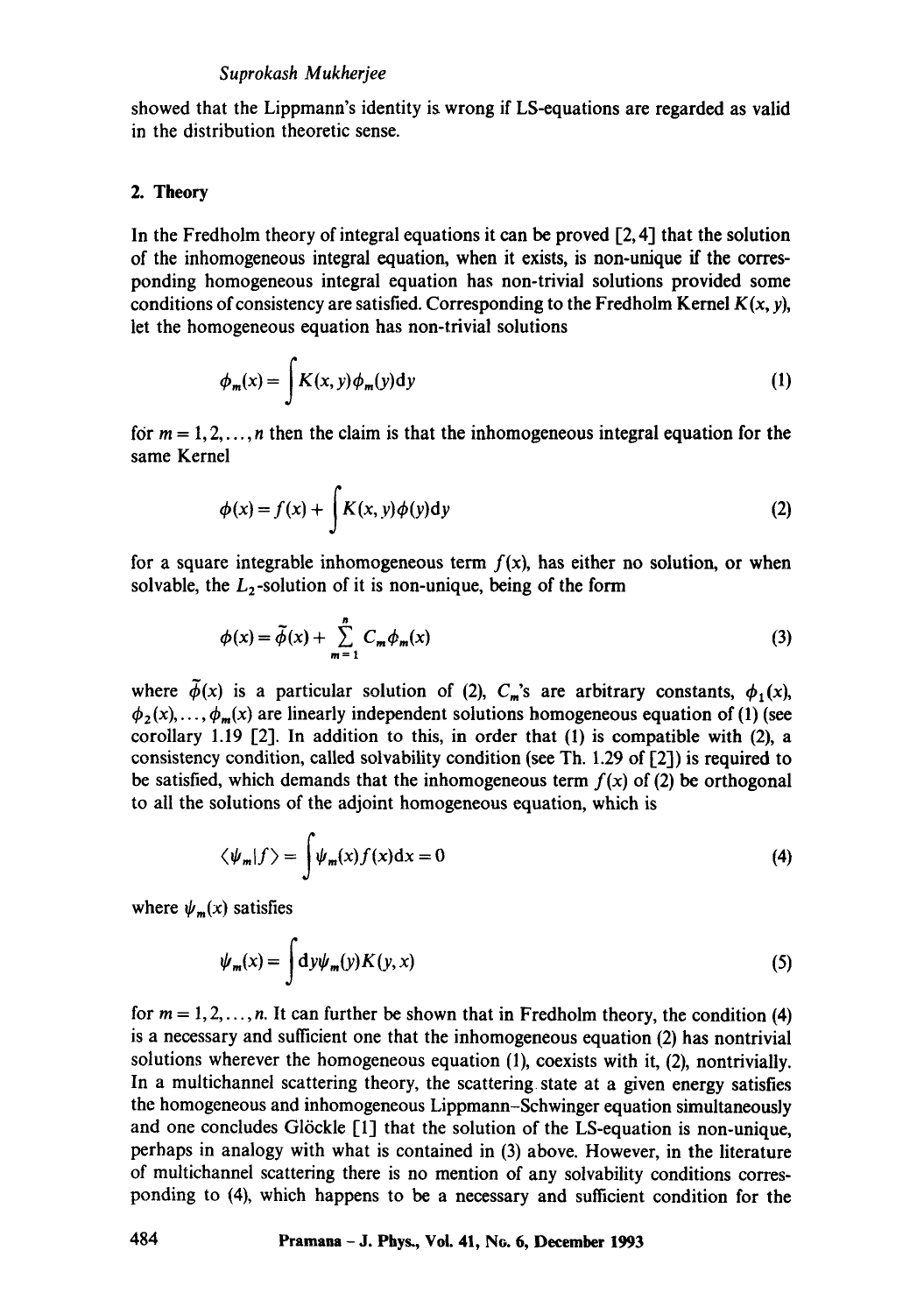coexistence of homogeneous and inhomogeneous equations (1) and (2). Although this result of  $L_2$ -theory of Fredholm integral equation cannot be applied to the LS-equation for  $|\psi_{\alpha}^{+}(E_{\alpha})\rangle$  (as  $|\phi_{\alpha}(E_{\alpha})\rangle$  and  $V^{\alpha}|\psi_{\alpha}^{+}(E_{\alpha})\rangle$  are not  $L_2$ -objects), one can still find a necessary condition for coexistence homogeneous and inhomogeneous equations of scattering.

The scattering states  $|\psi_{\alpha}^{\pm}(E_{\alpha})\rangle$  for  $\alpha$ -channel, at a given energy  $E_{\alpha}$ , are given by the following Lippmann-Schwinger equations: (we use the notation of G16ckle [1], mostly, with minor changes)

$$
|\psi_{\alpha}^{\pm}(E_{\alpha})\rangle = |\phi_{\alpha}(E_{\alpha})\rangle + G_{\alpha}^{\pm}(E_{\alpha}) V^{\alpha}|\psi_{\alpha}^{\pm}(E_{\alpha})\rangle
$$
 (6)

The superscripts  $+$  (or  $-$ ) refer to solutions with outgoing (or incoming) wave boundary condition. This equation is normally derived by using the following equations:

$$
|\psi_{\alpha}(E_{\alpha} + i\eta)\rangle = i\eta G_{\alpha}(E_{\alpha} + i\eta)|\phi_{\alpha}(E_{\alpha})\rangle
$$
\n(7)

$$
|\psi_{\alpha}^{\pm}(E_{\alpha})\rangle = \lim_{\eta \to 0^{+}} |\psi_{\alpha}(E_{\alpha} \pm i\eta)\rangle
$$
\n(8)

$$
G_{\alpha}(Z) = (Z - H_{\alpha})^{-1}, \quad G_{\alpha}^{\pm}(E_{\alpha}) = \lim_{\eta \to 0^{+}} G_{\alpha}(E_{\alpha} \pm i\eta - H_{\alpha})^{-1}
$$
(9)

$$
G(Z) = (Z - H)^{-1} = G_{\alpha}(Z) + G_{\alpha}(Z) V^{\alpha} G(Z)
$$
 (10)

The total Hamiltonian is  $H = H_0 + V = H_a + V^a$ ;  $H_0$  and  $V = V_a + V^a$  being, respectively, the total kinetic and potential energy operators; the  $\alpha$ -channel Hamiltonian  $H_a=H_0+V_a$  has its eigenfunctions  $|\phi_a(E_a)\rangle$  with energy  $E_a$ . If one uses the Lippmann's identity given by:

$$
\lim_{\eta \to 0^+} i\eta G_\beta(E_\alpha + i\eta) |\phi_\alpha(E_\alpha)\rangle = \delta_{\alpha\beta} |\phi_\alpha(E_\alpha)\rangle
$$
\n(11)

then, from (7) expressing  $G(Z)$  in terms of  $G<sub>g</sub>(Z)$  through (10), we have the homogeneous equation of scattering, from  $(7)$ ,  $(8)$ ,  $(10)$  and  $(11)$ :

$$
|\psi_{\alpha}(E_{\alpha}+i\epsilon)\rangle = i\eta G_{\beta}(E_{\alpha}+i\eta)|\phi_{\alpha}(E_{\alpha})\rangle + G_{\beta}(E_{\alpha}+i\eta) V^{\beta}|\psi_{\alpha}(E_{\alpha}+i\eta)\rangle \quad (12)
$$

$$
|\psi_{\alpha}^{\pm}(E_{\alpha})\rangle = G_{\beta}^{\pm}(E_{\alpha}) V^{\beta}|\psi_{\alpha}^{\pm}(E_{\alpha})\rangle
$$
\n(13)

where  $\beta \neq \alpha$ . Equation (13) gives the homogeneous equations of the scattering state  $|\psi_{\alpha}^{\pm}(E_{\alpha})\rangle$  (see eqn (3.51) of Glockle [1]), which yields a number of homogeneous equations, for all  $\beta$  other than  $\beta = \alpha$ . Again, for channel  $\beta$  we, similarly, obtain

$$
|\psi_{\beta}^{\pm}(E_{\alpha})\rangle = |\phi_{\beta}(E_{\alpha})\rangle + G_{\beta}^{\pm}(E_{\alpha}) V^{\beta} |\psi_{\beta}^{+}(E_{\alpha})\rangle
$$
 (14)

$$
|\psi_{\vec{B}}^{\pm}(E_{\alpha})\rangle = G_{\alpha}^{\pm}(E_{\alpha}) V^{\alpha}|\psi_{\beta}^{\pm}(E_{\alpha})\rangle
$$
 (15)

where  $\phi_{\beta}(E_{\alpha})$  is an eigenfunction of  $H_{\beta} = H_0 + V_{\beta}$ . Equations (6) and (15) are simultaneous inhomogeneous and homogeneous integral equations corresponding to same kernel  $G_{\alpha}^{\pm}$   $V^{\alpha}$ . Equations (13) and (14) are in similar situations for the channel  $\beta$ . From the nature of the above derivations, using (7) to (15), it is to be noted that  $\ket{\psi_{\pi}^+(E_{\pi})}$ , the solution of the inhomogeneous equation (6), defines the same function as that of the homogeneous equations (13) for all  $\beta \neq \alpha$ , and that happens as a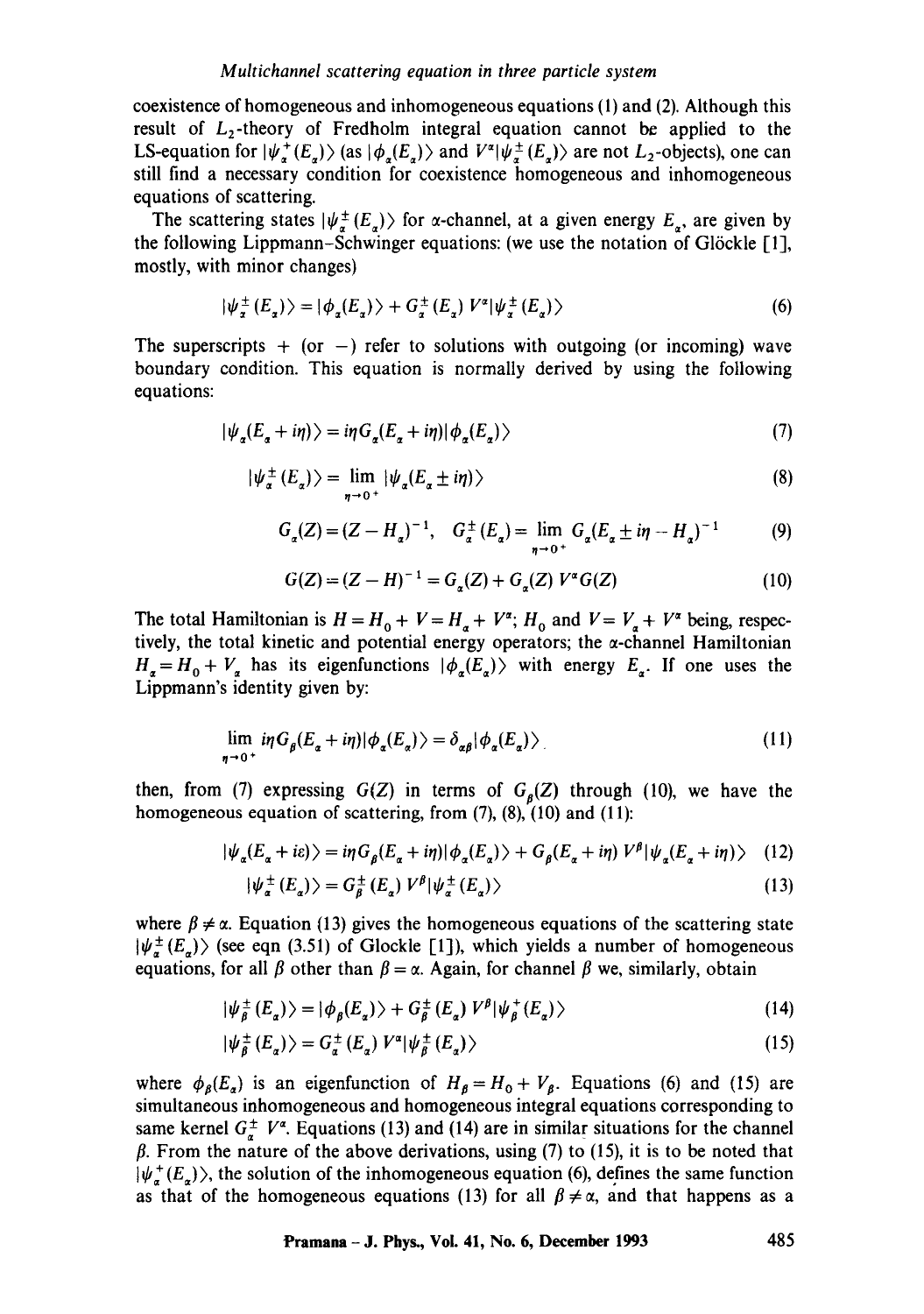consequence of Lippmann's identity (11). In the following discussion, we rewrite the homogeneous equations  $(13)$  and  $(15)$  as

$$
|\psi_{\alpha' h\beta}^{\pm}(E_{\alpha})\rangle = G_{\beta}^{\pm}(E_{\alpha}) V^{\beta} |\psi_{\alpha' h\beta}^{\pm}(E_{\alpha})\rangle
$$
 (16)

$$
|\psi_{\delta' h a}^{\pm}(E_a)\rangle = G_a^{\pm}(E_a) V^{\alpha} |\psi_{\delta' h a}^{\pm}(E_a)\rangle
$$
 (17)

to emphasize that,  $|\psi_{\alpha h\beta}^{\pm}(E_{\alpha})\rangle$  is a solution of a homogeneous integral equation, eq (16), but we may note, in addition, that the solution of (16) is assumed to give the same function as the solution of  $(13)$  and also of  $(6)$ :

$$
|\psi_{\alpha' h\beta}^{\pm}(E_{\alpha})\rangle = |\psi_{\alpha}^{\pm}(E_{\alpha})\rangle. \tag{18}
$$

It is further seen that, if  $|\psi_{\alpha}^{\pm}(E_{\alpha})\rangle$  is a particular solution of (6), so is  $|\Phi_{\alpha}^{\pm}(E_{\alpha})\rangle$  where

$$
|\Phi_{\alpha}^{\pm}(E_{\alpha})\rangle = |\psi_{\alpha}^{\pm}(E_{\alpha})\rangle + \sum_{\beta \neq \alpha} C_{\beta} |\psi_{\beta,h\alpha}^{\pm}(E_{\alpha})\rangle
$$
 (19)

the summation over  $\beta$  in (19) being for all channels other than  $\alpha$ . Equation (19) is analogous to (3) and is the customary statement of the problem of non-uniqueness of the solutions Lippmann-Schwinger equation (6). It is important to remember that the results Fredholm theory of integral equation is not straightaway applicable to the integral equation of scattering (6) and (15), for their kernels  $G_{\alpha}^{\pm}(E_{\alpha})$   $V^{\alpha}$  are not Fredholm type. Thus, although (19) is a consequence of (6) and (17), the result of compatibility condition corresponding to (4) of Fredholm theory, cannot be written down right away. We can, however, proceed to obtain a necessary condition for the coexistence of homogeneous and inhomogeneous integral equations. This is a pertinent question to ask for, in the present situation,  $|\psi_a^+(E_a)\rangle$  in a three-particle system, obeys one inhomogeneous integral equation of the type (6) for kernel  $G_a^+(E_a)$   $V^a$  and two different homogeneous integral equations of the type (13), with a different kernel  $G_{\theta}^{+}(E_{\alpha})$   $V^{\beta}$  for  $\beta \neq \alpha$ , so the question of its being overdetermined vis-a-vis compatibility of equations concerned is to be looked into.

From (17), one would by complex conjugation write, for  $\beta \neq \alpha$ :

$$
\langle \psi_{\beta h\alpha}^{\pm}(E_{\alpha})| = \langle \psi_{\beta h\alpha}^{\pm}(E_{\alpha})| V^{\alpha}G_{\alpha}^{\mp}(E_{\alpha}) \qquad (20)
$$

so that

$$
\langle \psi_{\beta' h \alpha}(E_{\alpha}) | V^{\alpha} \psi_{\alpha}^{+}(E_{\alpha}) \rangle = \langle \psi_{\beta' h \alpha}^{-}(E_{\alpha}) | V^{\alpha} G_{\alpha}^{+}(E_{\alpha}) | V^{\alpha} \psi_{\alpha}^{+}(E_{\alpha}) \rangle \tag{21}
$$

Further, using (6), we may write

$$
\langle \psi_{\beta' h a}(E_{\alpha}) | V^{\alpha} \psi_{\alpha}^{+}(E_{\alpha}) \rangle = \langle \psi_{\beta' h a}(E_{\alpha}) | V^{\alpha} \phi_{\alpha}(E_{\alpha}) \rangle + \langle \psi_{\beta' h a}(E_{\alpha}) | V^{\alpha} G_{\alpha}^{+}(E_{\alpha}) V^{\alpha} | \psi_{\alpha}^{+}(E_{\alpha}) \rangle
$$
(22)

from  $(21)$  and  $(22)$  we have

$$
\langle \psi_{\rho' h \alpha}(E_{\alpha}) | V^{\alpha} \phi_{\alpha}(E_{\alpha}) \rangle = 0 \tag{23}
$$

and using (18), we rewrite (23) to obtain ( $\beta \neq \alpha$ ) for all  $E_{\alpha}$ 

$$
T_{\beta\alpha}^{-}(E_{\alpha}) = \langle \psi_{\beta}^{-}(E_{\alpha})|V^{\alpha}|\phi_{\alpha}(E_{\alpha})\rangle = 0.
$$
 (24)

A word of caution is perhaps necessary when operation of complex conjugation is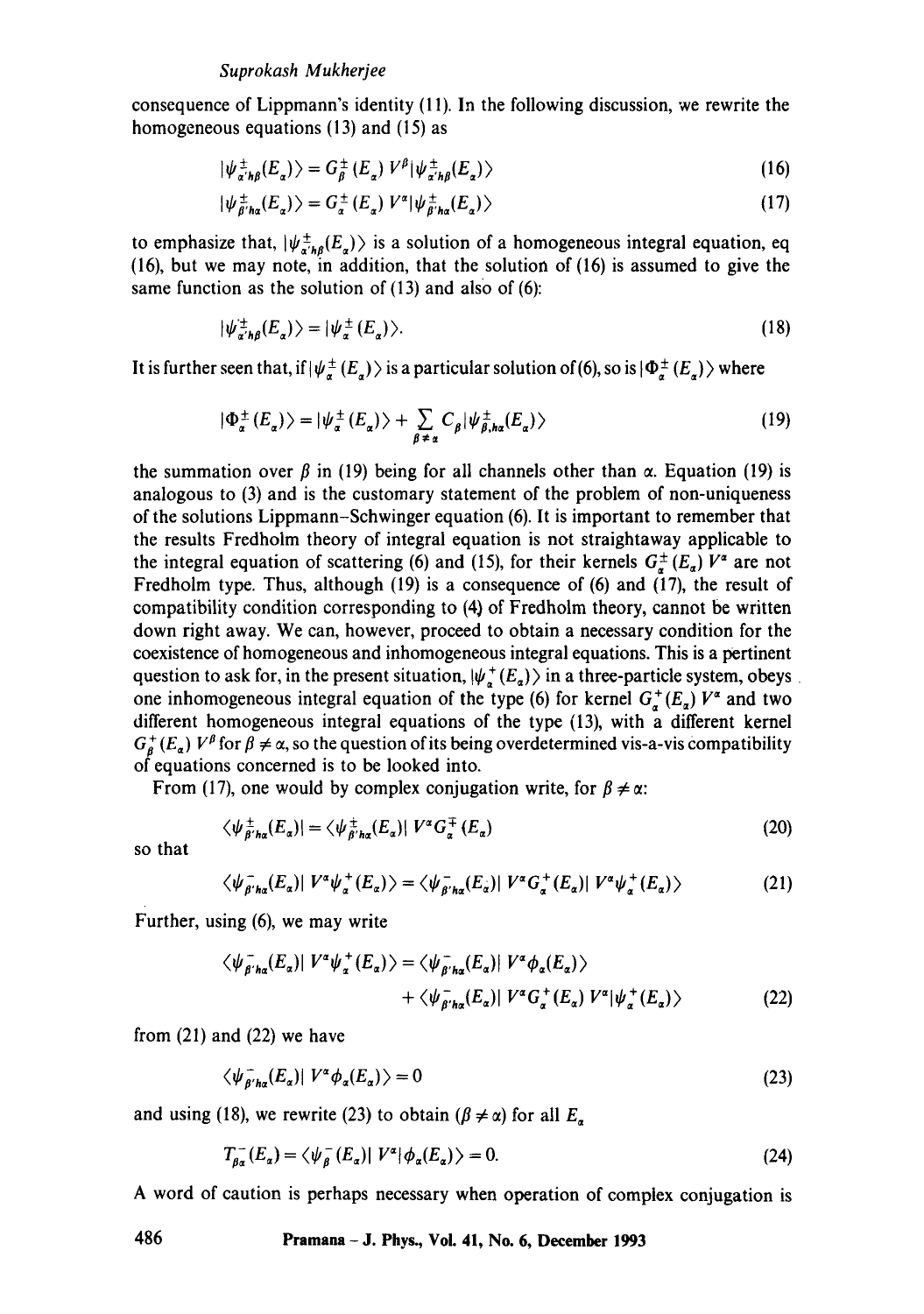performed on terms which are capable of contributing finitely from surface integrals at infinity, as shown by the following: Using Schrodinger equation for

$$
|\psi_{\alpha}^{+}(E_{\alpha})\rangle: (E_{\alpha}-H_{\alpha})|\psi_{\alpha}^{+}(E_{\alpha})\rangle = V^{\alpha}|\psi_{\alpha}^{+}(E_{\alpha})\rangle \qquad (25)
$$

we may write:

$$
\langle \xi | V^{\alpha} \psi_{\alpha}^{+}(E_{a}) \rangle = \langle \xi | (E_{\alpha} - \mathbf{H}_{\alpha}) | \psi_{\alpha}^{+}(E_{a}) \rangle \tag{26}
$$

$$
= \langle (E_a - \mathbf{H}_a) \xi | \psi_a^+ (E_a) \rangle - \mathcal{I}(\langle \xi |, | \psi_a^+ (E_a) \rangle) \tag{27}
$$

where the surface integral  $\mathcal{I}(\langle \psi_1 |, | \psi_2 \rangle)$  is defined as

$$
\mathcal{I}(\langle \psi_1 |, | \psi_2 \rangle) = \langle \psi_1 | \mathbf{H}_0 \psi_2 \rangle - \langle \mathbf{H}_0 \psi_1 | \psi_2 \rangle. \tag{28}
$$

Here ( $\mathbf{H}_0\psi_1$ ) means  $H_0$  operating  $\phi_1$  etc. (Gerjuoy [5]) where  $H_0$  is the kinetic energy operator and hence the integral on the RHS of (28) can be converted into surface integral at infinity by Green's theorem. Using (27) we can write

$$
\langle \psi_{\beta' h a}(E_a) | V^a \psi_a^+(E_a) \rangle = \langle V^a \psi_{\beta' h a}(E_a) | \psi_a^+(E_a) \rangle - \mathcal{I}(\langle \psi_{\beta, h a}(E_a) |, | \psi_a^+(E_a) \rangle.
$$
 (29)

Substituting for  $\psi_a^+(E_a)$  on LHS in (29), using (6), and  $\psi_{B',ha}^-(E_a)$  on RHS, using (15), we have

$$
\langle \psi_{\beta'ha}(E_{\alpha}) | V^{\alpha} \phi_{\alpha}(E_{\alpha}) \rangle + \langle \psi_{\beta'ha}(E_{\alpha}) | V^{\alpha} G_{\alpha}^{+}(E_{\alpha}) V^{\alpha} \psi_{\alpha}^{+}(E_{\alpha}) \rangle
$$
  
=  $\langle V^{\alpha} G_{\alpha}^{-}(E_{\alpha}) V^{\alpha} \psi_{\beta'ha}^{-} | \psi_{\alpha}^{+}(E_{\alpha}) \rangle - \mathcal{I}(\langle \psi_{\beta'ha}^{-}(E_{\alpha})|, |\psi_{\alpha}^{+}(E_{\alpha}) \rangle.$  (30)

Since  $(G_{\alpha}^-)^+ = G_{\alpha}^+$  and  $V^{\alpha}$  is hermitian,  $(V^{\alpha}G_{\alpha}^-(E_{\alpha})V^{\alpha})^+ = (V^{\alpha}G_{\alpha}^+(E_{\alpha})V^{\alpha})$  Glöckle [1] we have, instead of (23):

$$
\langle \psi_{\beta'ha}^{-}(E_a) | V^a \phi_a(E_a) \rangle = -\mathcal{I}(\langle \psi_{\beta'ha}^{-}(E_a) |, | \psi_a^{+}(E_a) \rangle)
$$
\n(31)

From (31), using (18), we get the following expression for the scattering matrix for all  $\beta \neq \alpha$ ,

$$
T_{\beta\alpha}^{-}(E_{\alpha}) = \langle \psi_{\beta}^{-}(E_{\alpha})| V^{\alpha}\phi_{\alpha}(E_{\alpha}) \rangle = -\mathcal{I}(\langle \psi_{\beta}^{-}(E_{\alpha})|, |\psi_{\alpha}^{+}(E_{\alpha}) \rangle)
$$
(32)

The appearance of the extra surface integrals in (29) to (32) may be noted in comparison with the corresponding equations in (21) to (24). Now, for rearrangement scattering  $\beta \neq \alpha$ , each particle in the system is bound either to the target or to the projectile both initially as well as finally, so that the surface integral (32) at infinity is zero for all  $\beta \neq \alpha$  Gerjuoy [5, 6]. Hence we have again,

$$
T_{g_{\alpha}}^{-}(E_{\alpha}) = \langle \psi_{g}^{-}(E_{\alpha}) | V^{\alpha} \phi_{\alpha}(E_{\alpha}) \rangle = 0
$$
\n(33)

for all  $\beta \neq \alpha$ . Equation (33), therefore, follows as a "necessary condition" whenever the inhomogeneous eqn. (6) co-exist with the homogeneous eqn. (15) for the ease of rearrangement scattering  $\beta \neq \alpha$ .

Since

$$
T_{\beta\alpha}^{(-)} = T_{\beta\alpha}^+, T_{\beta\alpha}^+(E_\alpha) = \langle \phi_\beta | V^\beta | \psi_\alpha^+(E_\alpha) \rangle = 0 \tag{34}
$$

**Pramana - J. Phys., Vol. 41, No. 6, December 1993 487**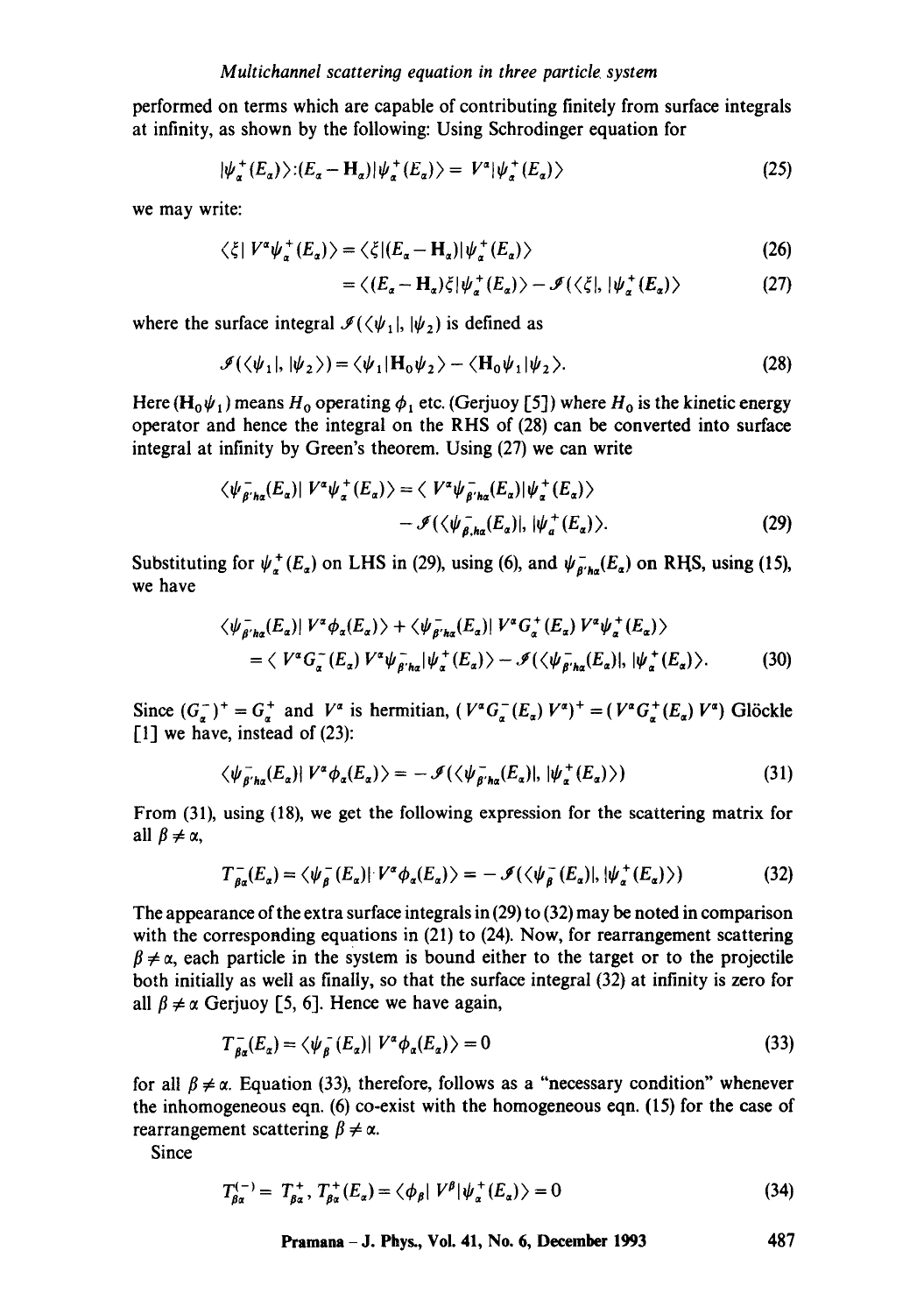#### *Suprokash Mukherjee*

on the energy shell, we conclude that the vanishing of the on-shell transition matrix  $T_{\beta\alpha}^+(E_\alpha)$  for rearrangement scattering at arbitrary energy  $E_\alpha$  is a "necessary condition" for the coexistence of the homogeneous and inhomogeneous equation of LS-type corresponding to same Kernel. Since the rearrangement scattering matrix  $T_{\beta\alpha}^{+}(E_{\alpha})$ cannot vanish identically for arbitrary energy  $E_{\alpha}$ , we conclude that the homogeneous and inhomogeneous LS-equations,  $(6)$  and  $(15)$  (or  $(13)$  and  $(14)$ ) cannot hold simultaneously. And since the inhomogeneous LS-equation (6) has some physical basis, the homogeneous LS-equation (15) either does not exist or admits only trivial solutions. This in turn cast doubts as to the validity of Lippmann's identity. It may be noted that the existence of a homogeneous integral equation does not necessarily mean that it has a non-trivial solution, in first place. Fredholm theory states that the homogeneous Fredholm integral equation (1) has only a finite number of solution Kolton and Kress [2]. But the corresponding exercise has not been done for (13) or (15). The way the homogeneous LS-equation are derived, by use of Lippmann's identity  $(11)$ , the homogeneous integral equations  $(13)$  or  $(15)$  appear to have infinite number of solutions corresponding to every arbitrary  $E_n$ . For, similar algebraic operation lead to inhomogeneous and homogeneous equations, and same function  $|\psi_{\alpha}^{\pm}(E_{\alpha})\rangle$  (or  $|\psi_{\beta}^{\pm}(E_{\alpha})\rangle$ ) appear in (13) (or (14)) as well as in (6) (or (15)), assuming Lippmann's identity to be valid, and one would be tempted to assume that the non-trivial solutions of homogeneous LS-equation (15) give the same function given by solution of the inhomogeneous LS-equation (6).

In summary, we might say that the Lippmann's identity is infructuous as the homogeneous LS-equation it yields can only be permitted to have trivial solution and that the non-uniqueness problem of the solutions of LS-equations do not exist.

It may be noted that the above analysis carried out for three particle systems can be extended easily for many-particle systems without much changes in the text (see Ch. 3 of  $[1]$ ).

In some of my earlier publications  $[3, 7-11]$  I had shown the defects in the treatment of the non-uniqueness problem by Gerjuoy [5] and others [1].

A brief discussion highlighting the defects in the arguments of  $[5]$  and  $[6]$  is presented below. The principal equations that we consider for the purpose are as follows:

$$
(E_{\alpha} - \mathbf{H}) |\psi_{\alpha}^{+}(E_{\alpha})\rangle = 0 \tag{35}
$$

$$
(E_{\alpha} - \mathbf{H}_{\alpha}) |\phi_{\alpha}(E_{\alpha})\rangle = 0 \tag{36}
$$

$$
|\psi_{\alpha}^{+}(E_{\alpha})\rangle = |\phi_{\alpha}(E_{\alpha})\rangle + |\chi_{\alpha}^{+}(E_{\alpha})\rangle
$$
\n(37)

$$
(E_{\alpha} - \mathbf{H}_{\alpha}) |\psi_{\alpha}^{+}(E_{\alpha})\rangle = (E_{\alpha} - \mathbf{H}_{\alpha}) |\chi_{\alpha}^{+}(E_{\alpha})\rangle = \bar{V}_{\alpha} |\psi_{\alpha}^{+}(E_{\alpha})\rangle
$$
\n(38)

$$
G_{\alpha}^{+}(E_{\alpha})(E_{\alpha}-H_{\alpha})=(E_{\alpha}-H_{\alpha})G_{\alpha}^{+}(E_{\alpha})=I
$$
\n(39)

where I is the unity operator,  $|\chi_{\alpha}^{+}(E_{\alpha})\rangle$  is the scattered part of  $|\psi_{\alpha}^{+}(E_{\alpha})\rangle$ . Multiplying (39) on the right by  $|\chi^+_g(E_a)\rangle$  and (38) on the left by  $G^+_g(E_a)$  and subtracting, Gerjuoy gets [5]:

$$
G_{\alpha}^{+}(E_{\alpha}) \bar{V}_{\alpha}|\psi_{\alpha}^{+}(E_{\alpha})\rangle - |\chi_{\alpha}^{+}(E_{\alpha})\rangle = G_{\alpha}^{+}(E_{\alpha}) \cdot (E_{\alpha} - \mathbf{H}_{\alpha})|\chi_{\alpha}^{+}(E_{\alpha})\rangle
$$
  
- 
$$
G_{\alpha}^{+}(E_{\alpha})(E_{\alpha} - \mathbf{H}_{\alpha})|\chi_{\alpha}^{+}(E_{\alpha})\rangle = -\mathcal{I}(G_{\alpha}^{+}(E_{\alpha}), |\chi_{\alpha}^{+}(E_{\alpha})\rangle)
$$
(40)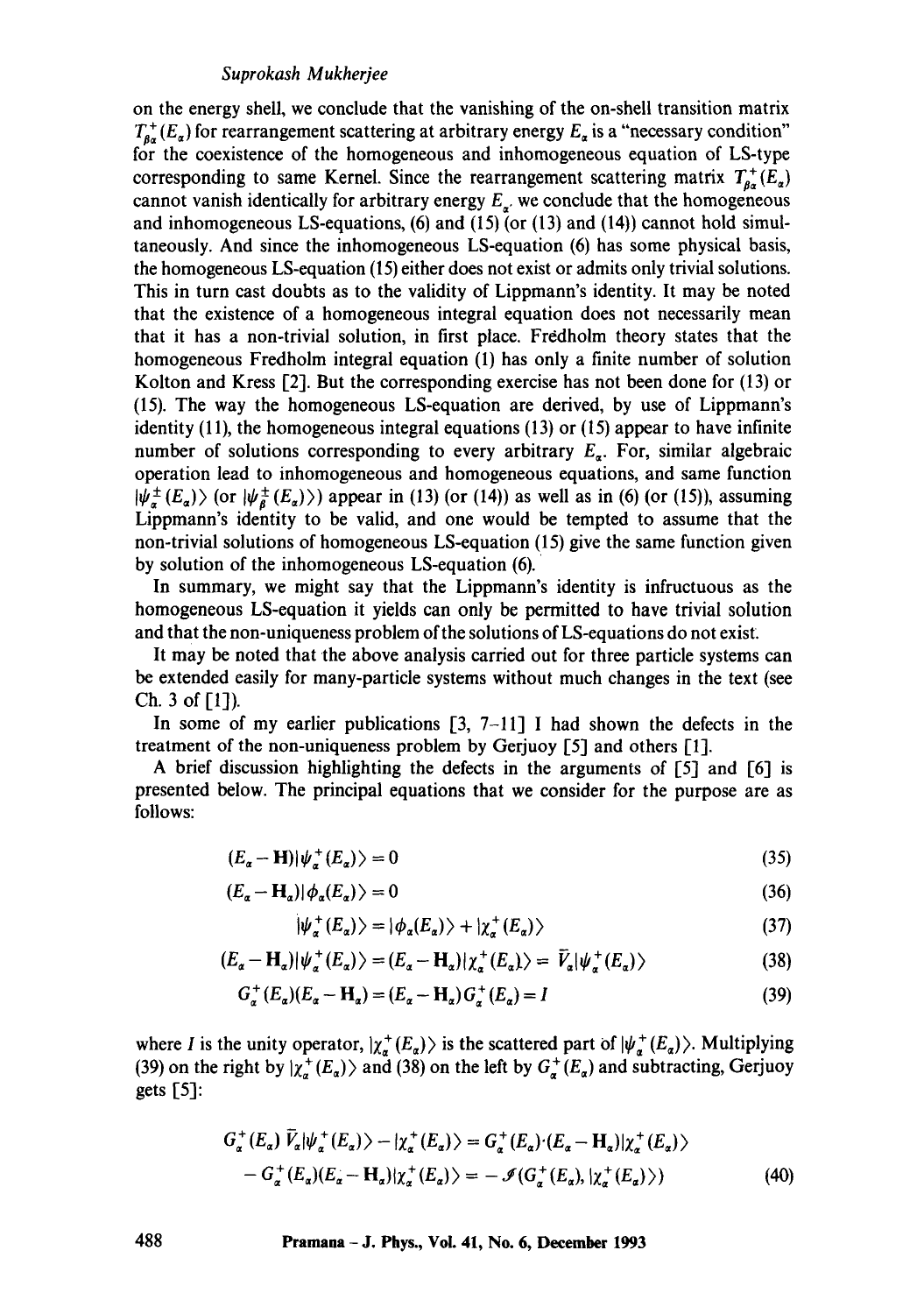Similar manipulations, with  $|\psi_{\alpha}^{+}(E_{\alpha})\rangle$ , yields [6]:

$$
G_{\alpha}^{+}(E_{\alpha})\cdot\overline{V}_{\alpha}|\psi_{\alpha}^{+}(E_{\alpha})\rangle-|\psi_{\alpha}^{+}(E_{\alpha})\rangle=-\mathcal{I}(G_{\alpha}^{+}(E),|\psi_{\alpha}^{+}(E_{\alpha})\rangle). \tag{41}
$$

Similarly, with (36) and (39), Gerjuoy *et al* [6] deduce:

$$
\mathcal{J}(G_{\alpha}^+(E_{\alpha}),|\phi_{\alpha}(E_{\alpha})\rangle) = G_{\alpha}^+(E_{\alpha})(E_{\alpha}-H_{\alpha})|\phi_{\alpha}(E_{\alpha})\rangle - G_{\alpha}^+(E_{\alpha})\cdot(E_{\alpha}-H_{\alpha}).
$$
\n
$$
|\phi_{\alpha}(E_{\alpha})\rangle
$$
\n(42)

$$
= |\phi_{\alpha}(E_{\alpha})\rangle. \tag{43}
$$

Now, using the definition of Green's function (9) and (10) we get

$$
(Z - \mathbf{H}_\alpha)G_\alpha(Z) = G_\alpha(Z)(Z - \mathbf{H}_\alpha) = I \tag{43}
$$

$$
(Z - H)G(Z) = G(Z)(Z - H) = I.
$$
\n(44)

From the definition of surface integrals in (28) we have

$$
F_{\alpha}(Z) = \mathcal{I}(G_{\alpha}(Z), |\phi_{\alpha}(E_{\alpha})\rangle)
$$
(45)  
=  $G_{\alpha}(Z)(Z - \mathbf{H}_{\alpha})|\phi_{\alpha}(E_{\alpha})\rangle - G_{\alpha}(Z)(Z - \mathbf{H}_{\alpha})|\phi_{\alpha}(E_{\alpha})\rangle$   
=  $|\phi_{\alpha}(E_{\alpha})\rangle - (Z - E_{\alpha}) \cdot G_{\alpha}(Z)|\phi_{\alpha}(E_{\alpha})\rangle$   
=  $|\phi_{\alpha}(E_{\alpha})\rangle - (Z - E_{\alpha}) \cdot \frac{1}{Z - E_{\alpha}}|\phi_{\alpha}(E_{\alpha})\rangle$ (46)

$$
= 0 \text{ for } Z \neq E_{\alpha}.\tag{47}
$$

clearly  $F<sub>g</sub>(Z)$  as a well defined analytic function of the complex variable Z, vanishing identically everywhere in the complex Z-plane, excepting at points  $E_a$  on the real energy axis corresponding eigenvalues of  $H<sub>\alpha</sub>$  (the spectrum), where  $F<sub>\alpha</sub>(Z)$  is undefined, being of the indeterminate (see (46)) form  $0/0$ . But  $F_a(Z)$  has a unique value zero as real axis is approached, from above or below:

$$
\mathcal{J}(G_{\alpha}^+(E_{\alpha}), |\phi_{\alpha}(E_{\alpha})\rangle) = \lim_{n \to 0} F_{\alpha}(E_{\alpha} + i\eta) = 0.
$$
 (48)

It is known that for suitable class of potentials, the coordinate representatives of Green's function  $G_{\ell}(Z)$  is an analytic function of Z in the entire Z-plane, excepting at the spectrum (the eigenvalues  $E_{\alpha}$ ) of  $H_{\alpha}$  so that the singularities of  $G_{\alpha}(Z)$  are poles in the negative real axis, corresponding to boundstates of  $H_{\alpha'}$  and a cut along the positive real axis, across which  $G_{\sigma}(Z)$  is discontinuous, and that  $G_{\sigma}(Z)$  becomes unbounded, when real axis is approached from above or below, being bounded as

$$
||G_{\alpha}(Z)|| \leqslant \frac{C}{|\mathcal{I}_m(Z)|} \tag{49}
$$

(C is a constant). Hence  $F_{\alpha}(Z)$  remains bounded as real axis is approached from above or below. Further, from (43), we have for  $Z = E_{\alpha} + i\eta$ :

$$
(E_{\alpha} - \mathbf{H}_{\alpha})G_{\alpha}(E_{\alpha} + i\eta) = G_{\alpha}(E_{\alpha} + i\eta)(E_{\alpha} - \mathbf{H}_{\alpha}) = I - i\eta \ G_{\alpha}(E_{\alpha} + i\eta) \tag{50}
$$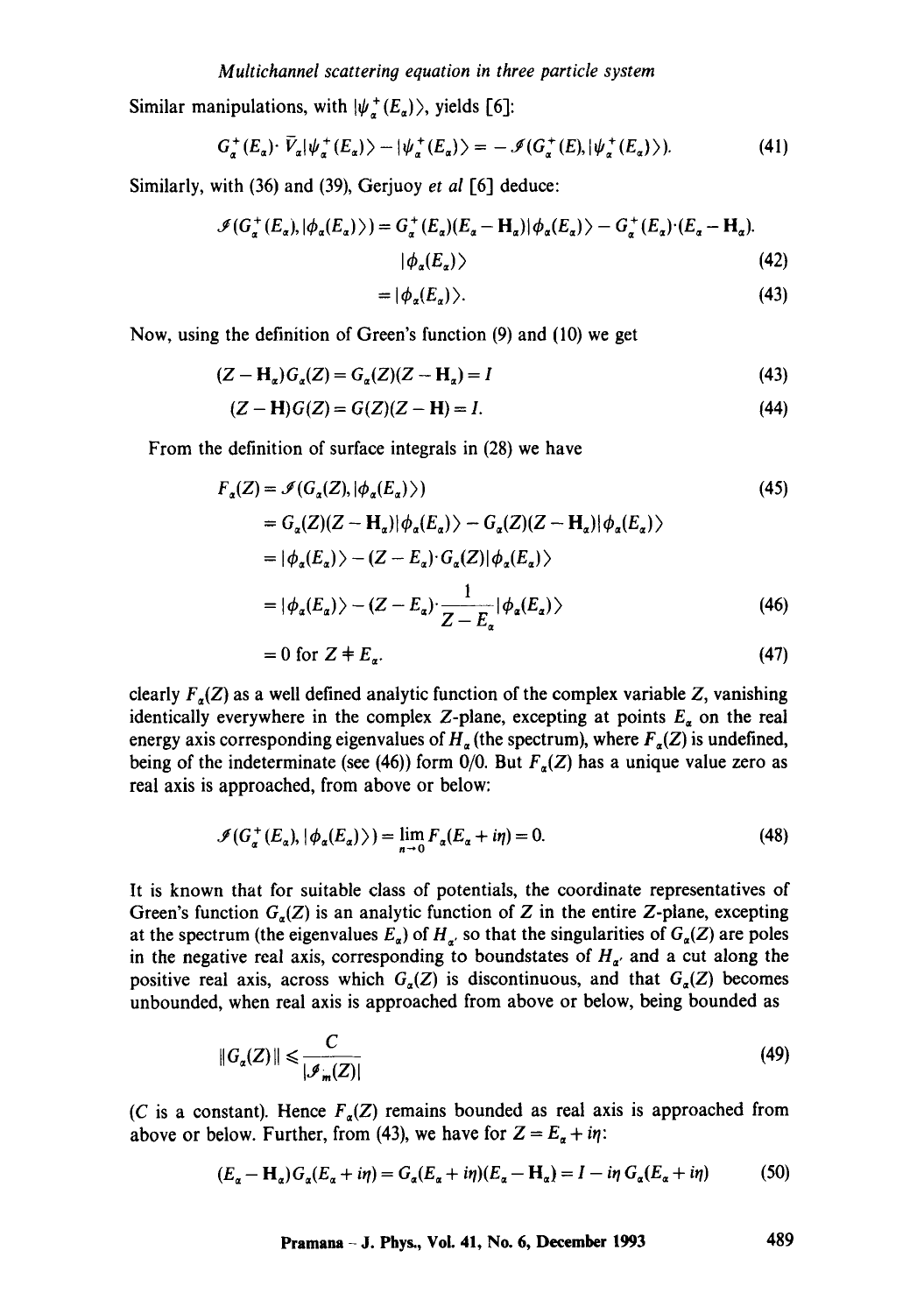so that, instead of (39), we have

$$
(E_{\alpha}-H_{\alpha})G_{\alpha}^+(E_{\alpha})=G_{\alpha}^+(E_{\alpha})(E_{\alpha}-H_{\alpha})=I-\lim_{n\to 0}i\eta\ G_{\alpha}(E_{\alpha}+i\eta). \hspace{1cm} (51)
$$

Since for all  $\eta \neq 0$  we have *in*  $G_a(E_a + i\eta) |\phi_a(E_a)\rangle = |\phi_a(E_a)\rangle$  identically, we may take

$$
P_{\alpha}(E_{\alpha}) \cdot |\phi_{\alpha}(E_{\alpha})\rangle = \lim_{n \to 0} i\eta \ G_{\alpha}(E_{\alpha} + i\eta) |\phi_{\alpha}(E_{\alpha})\rangle = |\phi_{\alpha}(E_{\alpha})\rangle \tag{52}
$$

Thus, curiously enough, we get from  $(51)$ ,  $(52)$   $[8-11]$ :

$$
(E_{\alpha} - \mathbf{H}_{\alpha})G_{\alpha}^{+}(E_{\alpha})|\phi_{\alpha}(E_{\alpha})\rangle = G_{\alpha}^{+}(E_{\alpha})(E - \mathbf{H}_{\alpha})|\phi_{\alpha}(E_{\alpha})\rangle = 0.
$$
 (53)

This result already shows that the general equation (43) for Green's function in the complex plane, defined as an inverse of the operator  $(Z - H<sub>a</sub>)$ , does not automatically lead to (39) as a defining for Green's function for real energies. Clearly, for arbitrary vector  $|f\rangle$ , which does not contain a constant multiple of  $|\varphi_{\alpha}(E)\rangle$ , we have

$$
P_a(E_a)|f\rangle = 0\tag{54}
$$

so that (51) behaves the same way as (39) does. Then it is wrong to use (39) as universally valid. Stated otherwise, it is important to know the domain of an operator before using it, as mathematicians would insist. Gerjuoy fell into the trap by treating (39) as universally valid, even though he started from (43) and (44) (see (1.4) in [5]). As a result Gerjuoy *et al* ends up getting  $|\phi_a(E_a)\rangle$  for the RHS of (43), instead of zero for it, obtained as in (48). Ironically, this erroneous result (43) emerged as a strong point in the criticism of Gerjuoy *et al* in either criticism against my work. They did not realize that in going from (42) to (44) they have actually used algebraic operations which are not permissible. For example, they have taken  $E_a G_a^+(E_a) \phi_a(E_a) - E_a G_a^+$  $(E_{\alpha})|\phi_{\alpha}, (E_{\alpha})\rangle = 0$ , which looks innocent but it actually involves division by zero, for  $G_a^+(E_a)|\phi_a(E_a)\rangle=(1/0)|\phi_a(E_a)|$  and hence the above cancellation is not a permissible step in mathematics ( $\beta - \beta = 0$  provided  $\beta$  is an element of algebra which excludes  $\beta$  obtained through division by zero). This then makes the most important result (43) (eqn. (12) of [6] ) meaningless and invalid, alongwith it their strong criticism (see last three para of [6]) of my work. They, instead, claimed to have trivially derived.  $F_a(E_a) = |\phi_a(E_0) \rangle$  (=  $\mathcal{I}(E)$  in [6]) without realising that  $F_a(E_a)$  cannot be "calculated" for  $E_{\alpha}$  is a singular point of  $F_{\alpha}(Z)$  and  $G_{\alpha}(Z)$ , and it is only meaningful to talk about  $F_a(E_a + i\eta)$  for  $\eta \rightarrow 0$  which remains well defined. Further  $F_a(E_a + i\eta)$  is zero identically and not because of the exponentially decreasing boundary condition which they thought to be the case. In fact  $G_a(Z)$  of (43) is definable in abstract manner as the inverse of the operator  $(Z - H_a)$  without assumption about the behaviour of  $G_{\alpha}(Z)$  at large distances.

Another questionable feature in Gerjuoy's analysis is the prescription [6] that

$$
\mathcal{I}(G^+(E_a),|\chi_a^+(E_a)\rangle) = 0\tag{55}
$$

$$
\mathcal{I}(G_{\alpha}^{+}(E_{\alpha}),|\chi_{\alpha}(E_{\alpha})\rangle)=0
$$
\n(56)

In fact the mathematical content of these prescriptions were never presented in their paper and the arguments had only been handwaving in nature. It was originally [5]